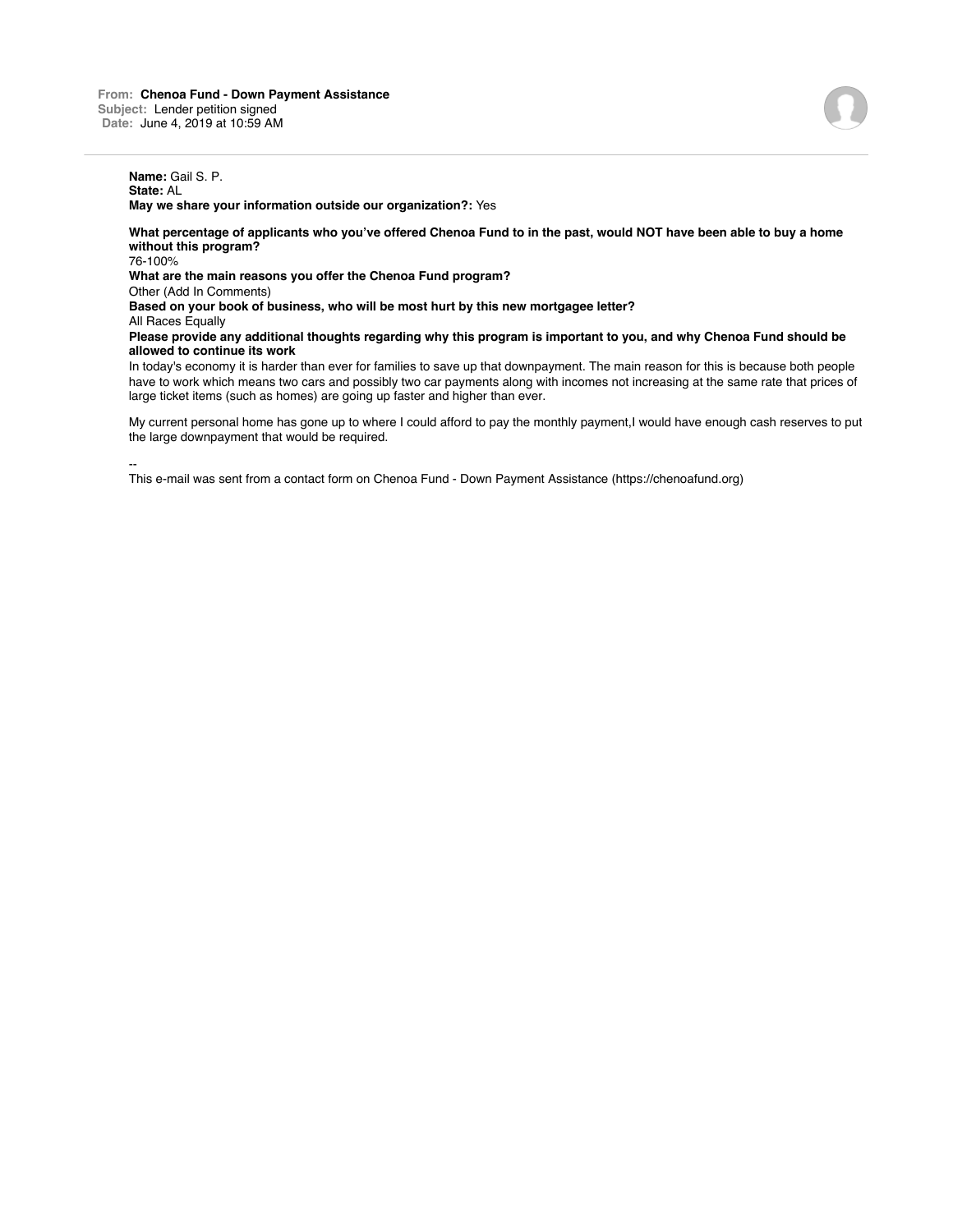

**What percentage of applicants who you've offered Chenoa Fund to in the past, would NOT have been able to buy a home without this program?**

76-100% **What are the main reasons you offer the Chenoa Fund program?** Ability to help more borrowers **Based on your book of business, who will be most hurt by this new mortgagee letter? Minorities Please provide any additional thoughts regarding why this program is important to you, and why Chenoa Fund should be allowed to continue its work**

Well I will be the first to admit that I was a little skeptical about offering this to my clients, due to the 2 pts financed back into the loan. However I did move forward with a borrower who really didn't have the money and was a single mom. I explained to her all the aspects of the program and she said let's do it. At the end of the day she actually received 1/2 of her earnest money back at closing. She would NOT have been able to purchase her home without the CHENOA FUNDS!!!!

I am offering this to everyone that qualifies!!! **Name:** Sheila F **May we share your information outside our organization?:** Yes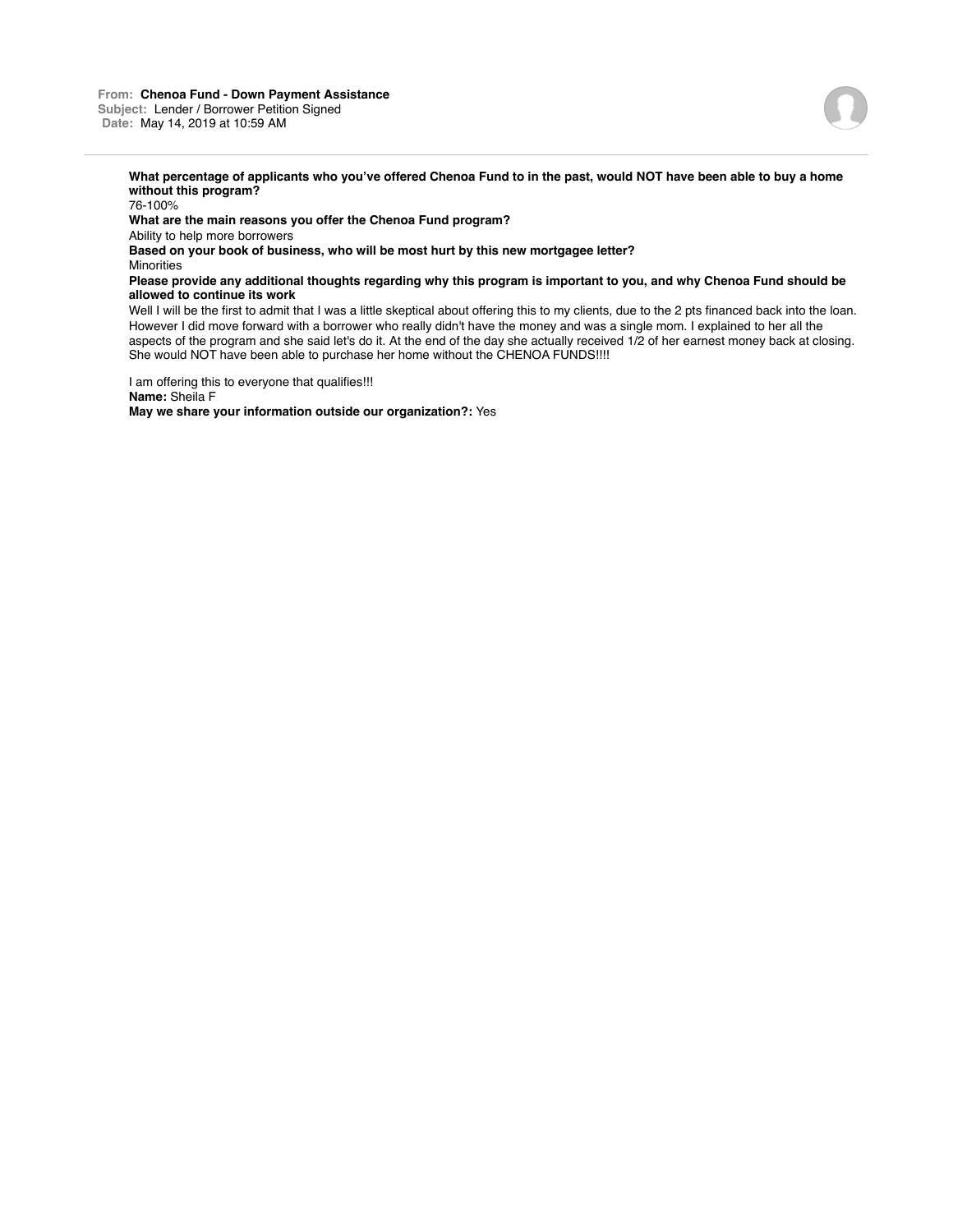## **Name:** Tanner A. **State:** AL

**May we share your information outside our organization?:** Yes

**What percentage of applicants who you've offered Chenoa Fund to in the past, would NOT have been able to buy a home without this program?**

0-25%

**What are the main reasons you offer the Chenoa Fund program?**

Ability to help more borrowers, Unique program features, Other (Add In Comments)

**Based on your book of business, who will be most hurt by this new mortgagee letter?**

**All Races Equally** 

**Please provide any additional thoughts regarding why this program is important to you, and why Chenoa Fund should be allowed to continue its work**

Chenoa Fund allowed us to expedite the purchase process for homebuyers who were credit worthy with solid employment histories. In many cases the Chenoa loans we offered allowed a homebuyers to take advantage of a fast moving purchase market instead of saving funds and risking price escalation. The product allows the purchaser to buy without depleting their reserves. They could also avoid liquidating retirement funds, incurring fees, and losing their financial safety net. Finally, the product offered a down payment option that was consistent state to state with steady guidelines not dependent on state funding.

--

This e-mail was sent from a contact form on Chenoa Fund - Down Payment Assistance (https://chenoafund.org)